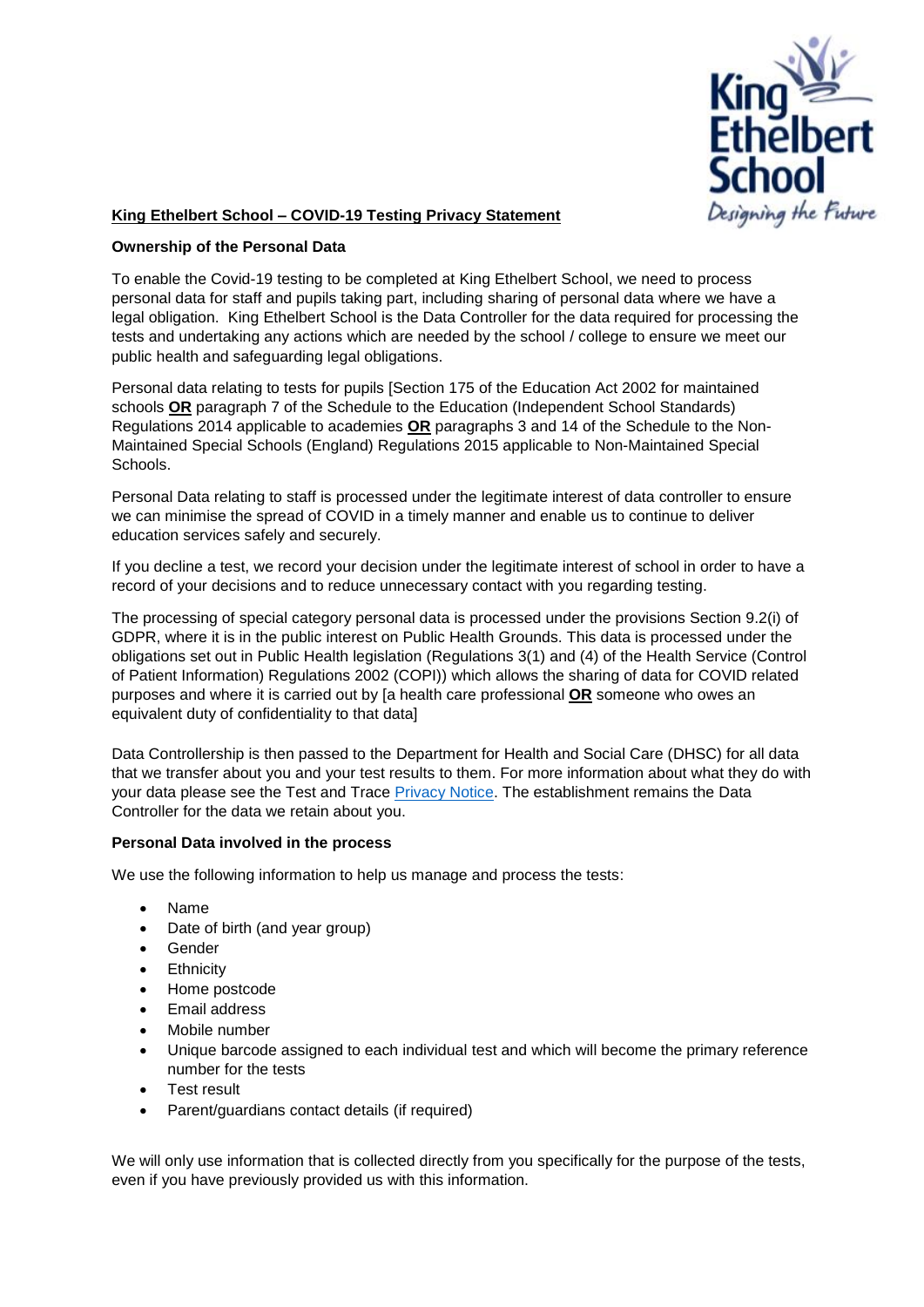#### **How we store your personal information**

The information will only be stored securely on local spreadsheets in school/college whilst it is needed. It will also be entered directly onto DHSC digital services for the NHS Test and Trace purposes. Schools/colleges will not have access to the information on the digital service once it has been entered.

### **Processing of Personal Data Relating to Positive test results**

The member of staff, student or parent (depending on contact details provided) will be informed of the result by the school/college and advised how to book a confirmatory test.

We will use this information to enact their own COVID isolation processes without telling anyone who it is that has received the positive test.

The information will be transferred to DHSC, who will share this with the NHS, GPs. PHE and the Local Government will use this information for wider test and trace activities as well as statistical and research purposes.

This information is processed and shared under obligations set out in Public Health legislation under Regulations 3(1) and (4) of the Health Service (Control of Patient Information) Regulations 2002 (COPI) which allows the sharing of data for COVID related purposes.

This information will be kept by the school/college for up to 14 days and by the NHS for 8 years.

## **Processing of Personal Data Relating to Negative test results**

We will record a negative result and the information transferred to DHSC, NHS. PHE and the Local Government who will use the information for statistical and research purposes.

This information is processed and shared under obligations set out in Public Health legislation under Regulations 3(1) and (4) of the Health Service (Control of Patient Information) Regulations 2002 (COPI) which allows the sharing of data for COVID related purposes.

This information will be kept by the school/college for up to 14 days and by the NHS for 8 years.

## **Processing of Personal Data relating to declining a test**

We will record that you have declined to participate in a test and this information will not be shared with anyone.

#### **Data Sharing Partners**

The personal data associated with test results will be shared with

- DHSC, NHS, PHE to ensure that they can undertake the necessary Test and Trace activities and to conduct research and compile statistic about Coronavirus.
- Your GP to maintain your medical records and to offer support and guidance as necessary
- Local Government to undertake local public health duties and to record and analyse local spreads.

## **Your Rights**

Under data protection law, you have rights including:

**Your right of access** - You have the right to ask us for copies of your personal information.

**Your right to rectification** - You have the right to ask us to rectify personal information you think is inaccurate. You also have the right to ask us to complete information you think is incomplete.